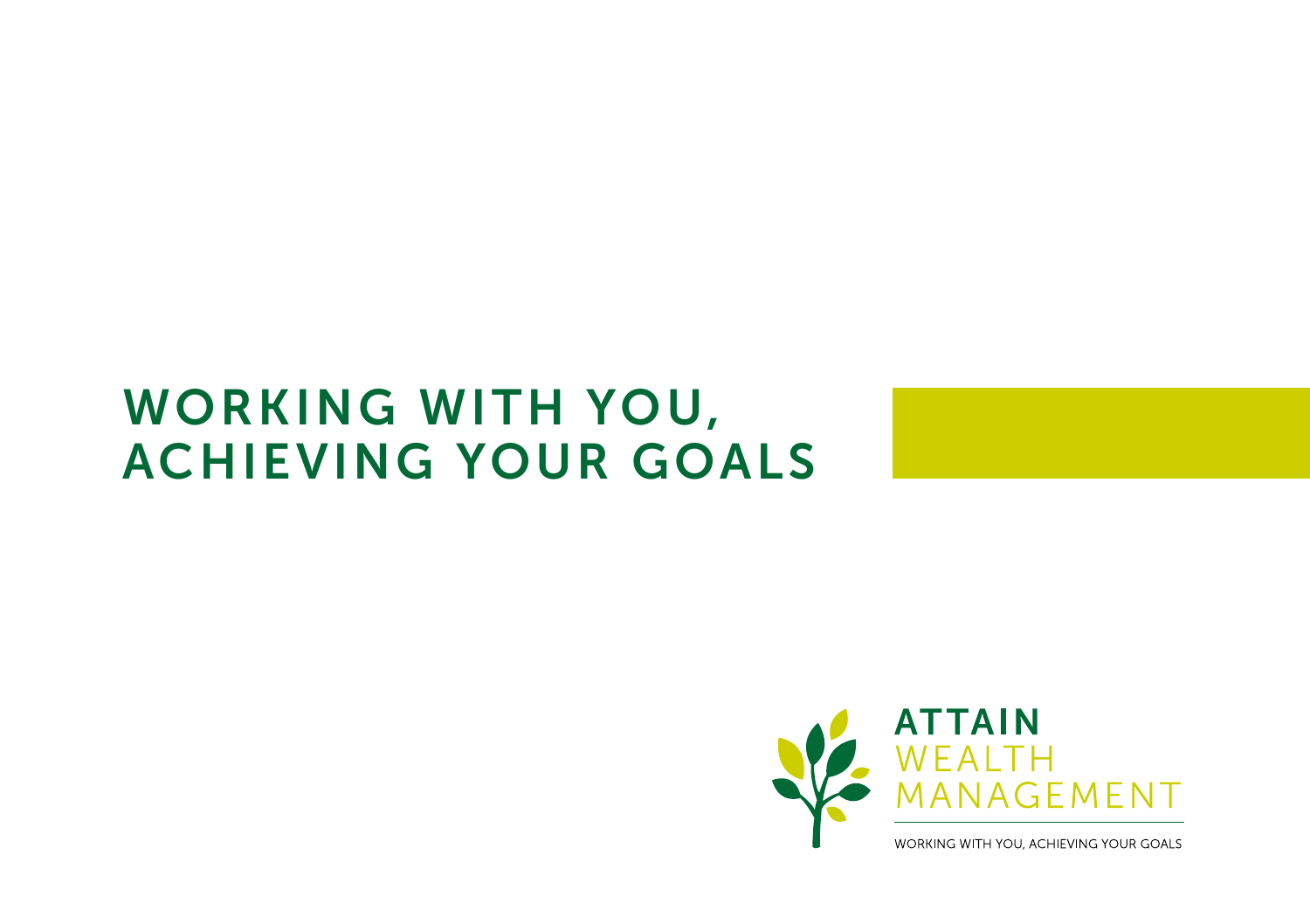

## ABOUT US

Established in 2011, Attain Wealth Management Ltd (Attain) evolved from the desire of the founders to provide a truly client focused service experience to all clients. Since then Attain has continued to grow by introducing other like minded financial planners to the Business and additionally expanding the client service team. Attain's unique behavioural based financial planning service ensures we are entirely focused on supporting your aspirations to attain your life goals.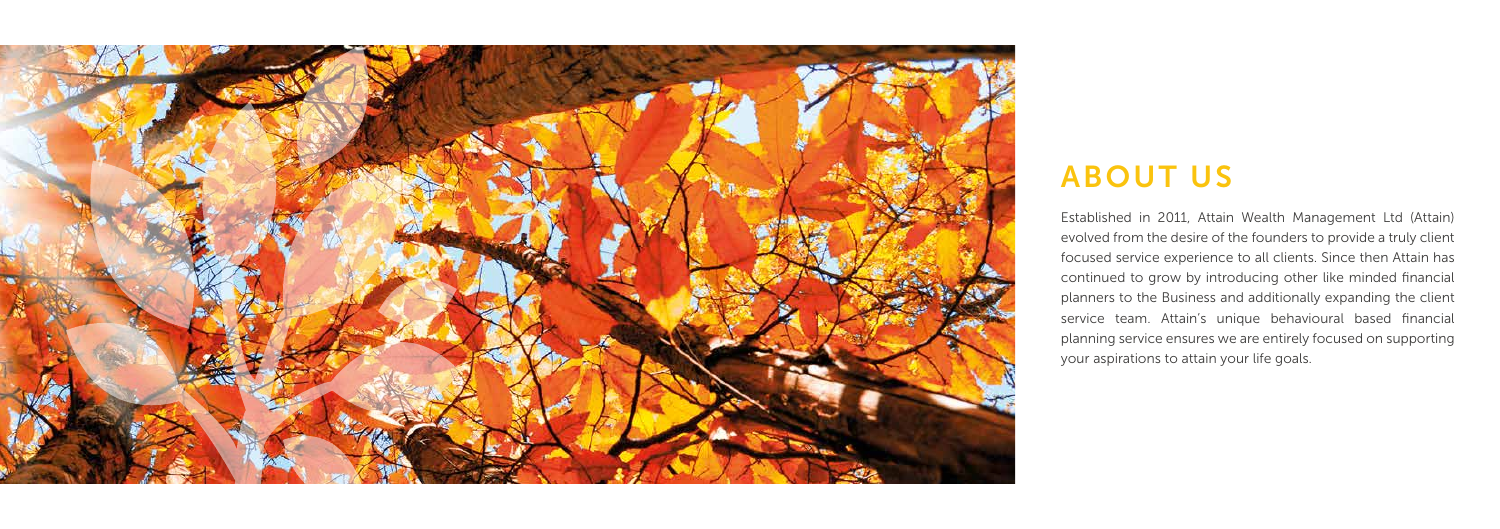#### RISK ASSESSMENT PROCESS

We want to ensure we employ a robust risk assessment process so you gain the maximum insight and understanding into your own attitude to risk your capacity for loss within your investment portfolios, the return required to meet your goals and your risk tolerance. At Attain we employ risk-profiling technology that assesses these dynamics and ensures your attitude to risk matches your investment strategies.



## PHILOSOPHY

We realise that every client has different aspirations and objectives. We also understand that there is a common need to deliver a successful long-term investment experience to meet these objectives. At Attain we take a 'best of breed' approach and conduct due diligence on portfolio managers to ensure their investment processes fit your needs and our investment ethos. This means we structure a blended approach across active, passive and protected portfolio strategies, which can change over time as your needs change. Whilst many clients will have similar needs and goals, we understand that there are always times when a more bespoke approach is required, this is why we have remained an Independent Advisory firm to allow us to help meet all our client's goals no matter what they are.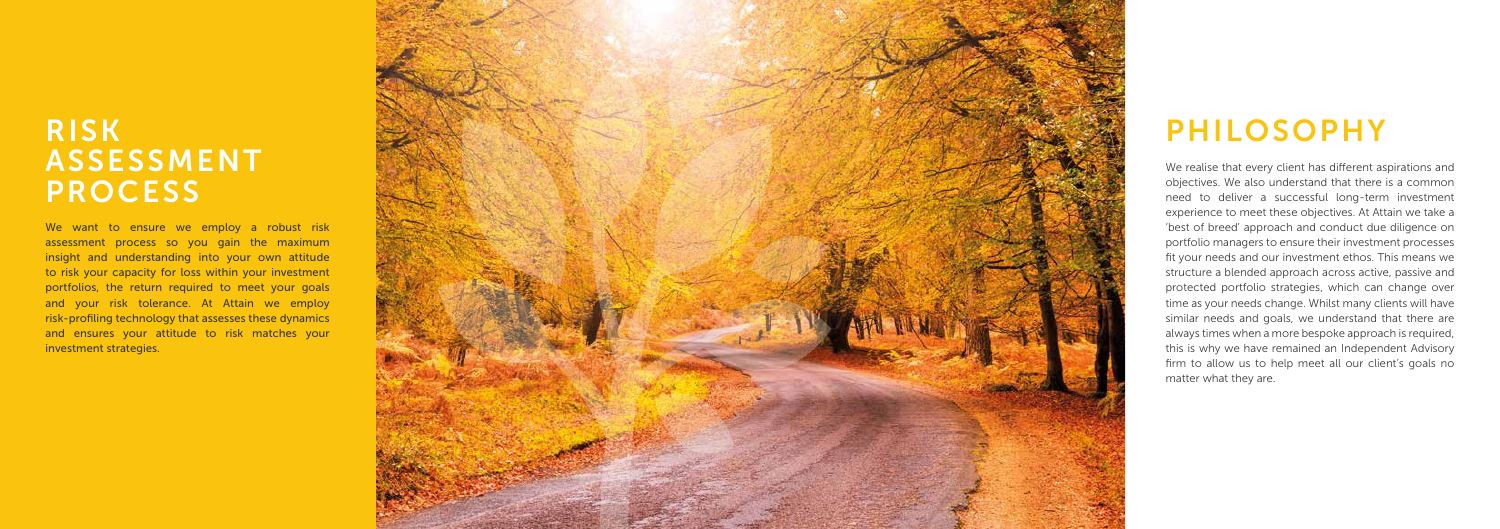#### OUR INVESTMENT PHILOSOPHY IS BUILT AROUND 6 CORE BELIEFS:

**WEALTH** CREATION

**SKILLED LABOUR** NATURAL **RESOURCES** INTELLECTUAL CAPITAL FINANCIAL CAPITAL

We believe risk and return are very much linked. If you need higher returns to achieve your goals you will have to take more risks in order to potentially achieve higher returns. This has been proven over many years and there are very few times when lower risk assets (Fixed Interest/ Bonds) will outperform a higher risk asset (Equities). In other words, the potential for financial loss that investors expose themselves to in taking a risk is also the reason for earning a return. There is good risk and bad risk and higher exposure to the right risk factors leads to higher expected returns but is no guarantee of them. Risk is the premium investors pay for the expectation of a greater return.

**1999**<br>Capitalism is Capitalism is what underpins the world's economy and is overwhelmingly the most successful economic model that mankind has devised. The free market is a simple mechanism that brings together ideas for products and services, and the finance required to get them off the ground.







RISK AND **RETURN** ARE RELATED:

#### CAPITALISM WORKS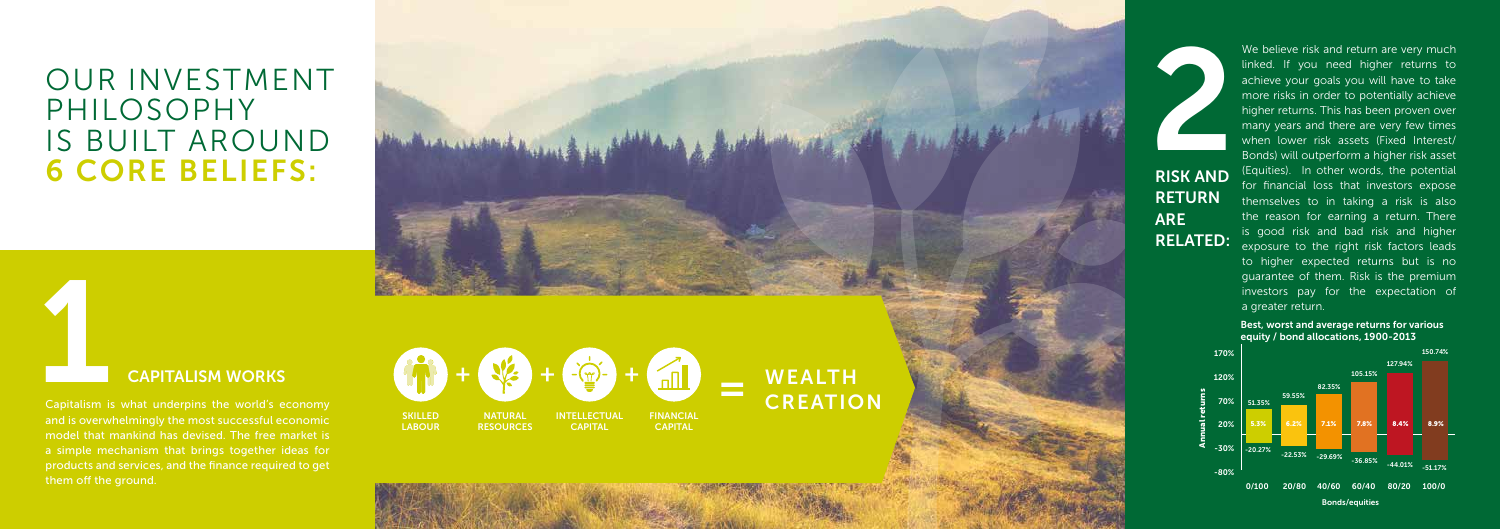The law of diversifying investment assets is not new. Harry Markowitz won the Nobel peace prize in Economics in 1990 with his theory that diversification of asset classes reduces risk. The opposite chart illustrates that no single asset class consistently outperforms any other, so it is important to spread your investments across all markets to ensure you benefit from all upsides. This will also reduce the investment risk and chance of substantial losses.



# The law of dive DIVERSIFICATION IS ESSENTIAL



Capital markets are the best mechanism we have to calculate the value of an asset. There is no and no one really knows what is going to happen that exists from past performance scenarios, however they will not be able to consistently predict future outcomes. Sooner or later they will get it wrong. However when you combine the then you get the correct valuation of an asset. This principle applies across our investment stocks or funds which we think will outperform the market, nor will we weight investments towards countries or regions we expect to do well. Instead we use a basket of collective investment funds and allocate assets to countries in proportion to their relative size in the global market.

| 2001     | 2002     | 2003  | 2004  | 2005  | 2006    | 2007  | 2008     | 2009    | 2010  | 2011     | 2012  | 2013    | 2014  | 2015                      |
|----------|----------|-------|-------|-------|---------|-------|----------|---------|-------|----------|-------|---------|-------|---------------------------|
| 8.3%     | 10.7%    | 38.5% | 19.3% | 51.1% | 20.1%   | 37.4% | 13.0%    | 62.5%   | 23.6% | 20.3%    | 17.8% | 28.3%   | 19.6% | 8.78%                     |
| 7.5%     | 9.4%     | 29.7% | 13.8% | 36.8% | 16.8%   | 15.7% | 7.6%     | 30.1%   | 21.3% | 16.7%    | 15.5% | 25.2%   | 18.8% | 5.48%                     |
| 5.2%     | 8.7%     | 25.3% | 12.8% | 24.9% | 16.8%   | 10.8% | 3.6%     | 21.2%   | 19.1% | 6.5%     | 12.8% | 21.0%   | 14.6% | 5.35%                     |
| 3.2%     | 8.0%     | 20.9% | 11.5% | 24.1% | 7.2%    | 8.3%  | $-10.0%$ | 20.1%   | 16.7% | 5.8%     | 12.3% | 20.8%   | 12.5% | 1.93%                     |
| $-1.1%$  | $-15.1%$ | 20.9% | 8.5%  | 22.0% | 3.3%    | 6.6%  | $-13.2%$ | 14.8%   | 14.5% | 1.2%     | 12.0% | 13.6%   | 11.3% | 1.39%                     |
| $-10.8%$ | $-17.3%$ | 16.4% | 8.3%  | 20.2% | 2.8%    | 5.8%  | $-13.3%$ | 14.7%   | 8.9%  | $-3.5%$  | 11.2% | 1.6%    | 7.9%  | 0.98%                     |
| $-13.3%$ | $-22.7%$ | 7.1%  | 8.0%  | 9.1%  | 1.7%    | 5.6%  | $-19.4%$ | 13.6%   | 8.7%  | $-6.6%$  | 10.7% | 0.6%    | 7.9%  | 0.70%                     |
| $-13.8%$ | $-26.6%$ | 6.9%  | 6.7%  | 8.5%  | 0.8%    | 5.3%  | $-24.0%$ | 6.3%    | 7.5%  | $-12.6%$ | 5.9%  | 0.0%    | 2.8%  | 0.49%                     |
| $-20.0%$ | $-27.0%$ | 5.5%  | 6.6%  | 7.9%  | 0.5%    | 5.2%  | $-29.9%$ | 5.3%    | 5.8%  | $-14.7%$ | 2.9%  | $-4.2%$ | 1.2%  | $-1.10%$                  |
| $-22.9%$ | $-29.5%$ | 2.1%  | 4.1%  | 5.8%  | $-0.2%$ | 0.4%  | $-34.8%$ | $-1.2%$ | 4.8%  | $-18.4%$ | 0.6%  | $-5.3%$ | 0.2%  | $-10.31$<br>$\frac{9}{6}$ |

- **Global equities**
- North American equities (US/Canada)
- **Emerging market equities**
- **Developed Asia equities**
- **European ex UK equities**
- UK equities
- UK government bonds (gilts)
- UK index-linked gilts
- UK investment grade corporate
- Hedged global bonds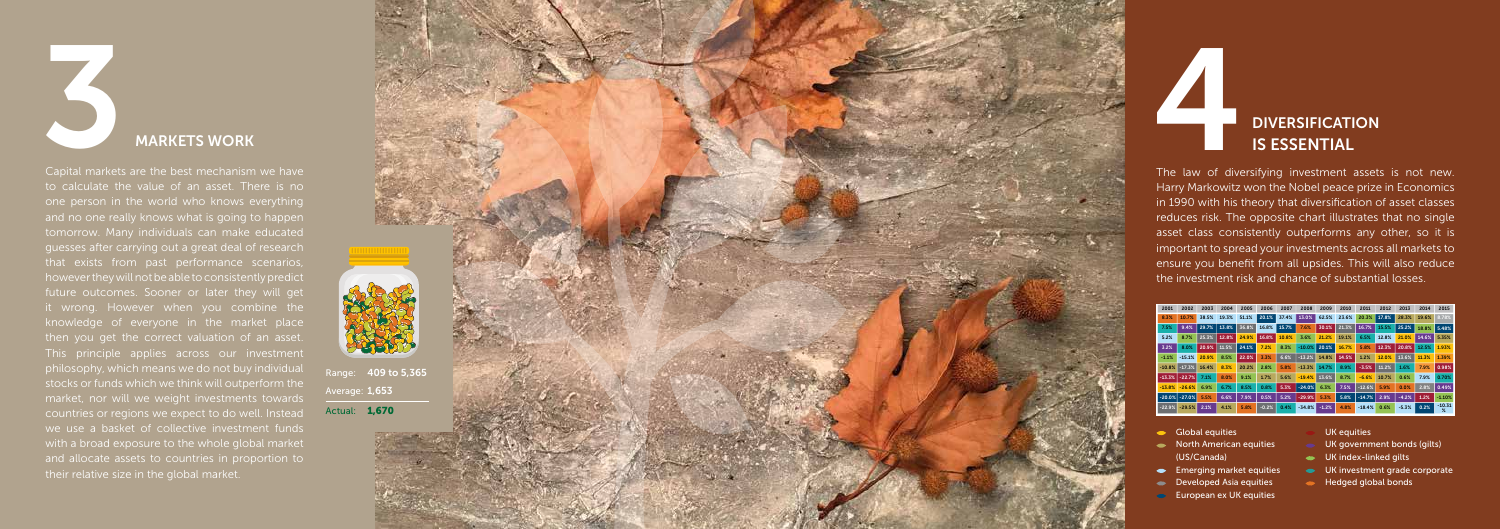Emotions and behaviour play an important part in the investment journey and are often the main drivers to investment volatility. Media, hearsay and biases can mean investors buy when they should sell or sell when they should buy. At Attain, our unique behavioural-based financial planning service ensures we provide clear information, guidance and advice so our clients are well informed and we can manage the emotional reactions along with rational decision making to manage negative behaviours that can cause a detrimental effect to investment performance. We ensure your assets are placed in the correct levels of risk to meet your known goals to avoid having to make difficult decisions when markets are behaving poorly.

If competition drives prices to a fair value, why is underperformance by collective investment funds so common? A major factor is simply management costs. Costs reduce an investor's

### PROVIDING **EMOTIONAL**

 $£400.00$ £300,000 £200,00 £100,000

net return and represent a hurdle for a fund, it has the same effect as driving your car with the hand brake on. Before a fund can outperform, it must first add enough value to cover its costs. We ensure that high value is provided for the charges paid at all times through ensuring suitable investment strategies, risk management, strong administration, tax planning,

life planning, reviews and flexibility are all built into the investment proposition. Where possible we use our size to put pressure on the platforms and fund managers we use to try and reduce the end costs to our clients, which has been successful to date.

Porfolio value